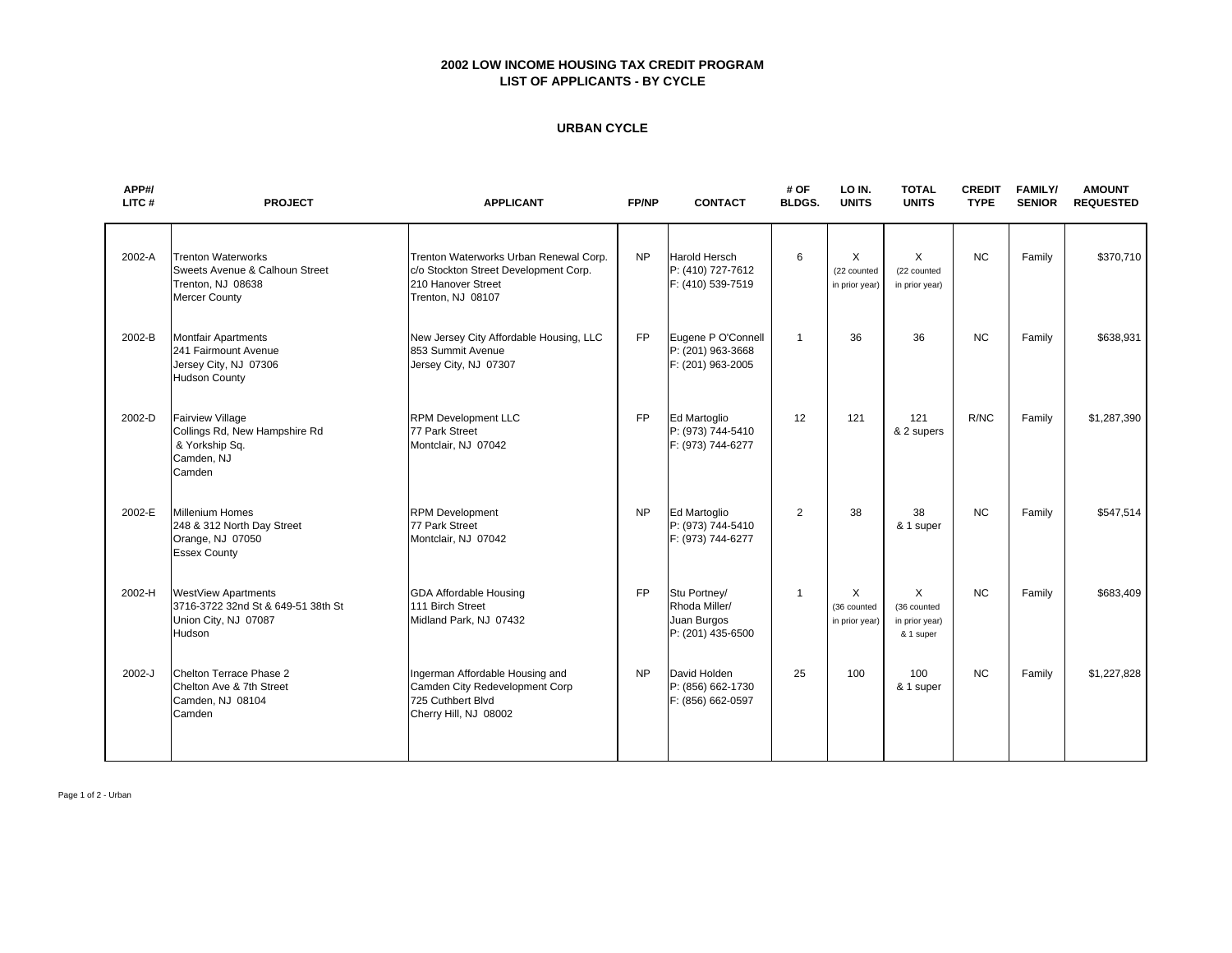# **URBAN CYCLE**

| APP#/<br>LITC# | <b>PROJECT</b>                                                                                                | <b>APPLICANT</b><br><b>FP/NP</b>                                                 |           | <b>CONTACT</b>                                                     | # OF<br><b>BLDGS.</b> | LO IN.<br><b>UNITS</b> | <b>TOTAL</b><br><b>UNITS</b> | <b>CREDIT</b><br><b>TYPE</b> | <b>FAMILY/</b><br><b>SENIOR</b> | <b>AMOUNT</b><br><b>REQUESTED</b> |
|----------------|---------------------------------------------------------------------------------------------------------------|----------------------------------------------------------------------------------|-----------|--------------------------------------------------------------------|-----------------------|------------------------|------------------------------|------------------------------|---------------------------------|-----------------------------------|
| 2002-L         | Sheridan Apartments<br>Jackson, S. 9th, S. 10th, and Van Hook Sts<br>Camden, NJ 08103<br>Camden               | Camden County Council on Economic Oppor<br>538 Broadway<br>Camden, NJ 08103      | <b>NP</b> | Stu Portney/<br>Rhoda Miller/<br>Juan Burgos<br>P: (201) 435-6500  | 18                    | 112                    | 112<br>& 2 supers            | A/R                          | Family                          | \$729,405                         |
| 2002-Q         | The Pines at Tinton Falls<br><b>Pine Street</b><br>Tinton Falls, NJ 07724<br>Monmouth County                  | The Richman Group of NJ LLC<br>599 West Putnam Avenue<br>Greenwich, CT 06830     | <b>FP</b> | <b>Kristen Miller</b><br>P: (203) 869-0900<br>F: (203) 869-1034    | $\overline{1}$        | 94                     | 94<br>& 1 super              | <b>NC</b>                    | Senior                          | \$1,015,092                       |
| 2002-T         | Rogers Millwright Apartments<br>34-50 Spruce Street<br>Paterson, NJ 07501<br>Passaic                          | Paterson Coalition for Housing, Inc.<br>2 Broadway<br>Paterson, NJ 07505         | <b>NP</b> | Susan Lenz<br>P: (973) 665-1660<br>F: (973) 665-1666               | $\overline{1}$        | 33                     | 33<br>& 1 super              | A/R                          | Family                          | \$514,163                         |
| 2002-U         | King Plaza Apartments<br>High. State, Smith & Market Sts<br>Perth Amboy, NJ 08861<br><b>Middlesex County</b>  | Eddie Trujillo/King Plaza LLC<br>175 Smith Street<br>Perth Amboy, NJ 08861       | <b>FP</b> | <b>Eddie Trujillo</b><br>P: (732) 259-3880<br>F: ?                 | $\overline{2}$        | 249                    | 249<br>(super?)              | <b>NC</b>                    | Family                          | \$4,922,493                       |
| 2002-X         | <b>RiverWalk Senior Apartments</b><br>Broad & Atlantic Sts<br>Bridgeton, NJ 08302<br>Cumberland               | R.H. Tourtelot Company<br>196 Technology, Suite D<br>Irvine, CA 92618-2514       | <b>FP</b> | <b>Richard Tourtelot</b><br>P: (949) 450-1113<br>F: (949) 450-1114 | 2                     | 78                     | 78                           | $\mathsf{R}$                 | Senior                          | \$970,217                         |
| 2002-Y         | <b>Cumberland Meadows Villas</b><br><b>Burlington Road</b><br>Bridgeton, NJ 08302<br><b>Cumberland County</b> | Tri-County Community Action Agency<br>110 Cohansey Street<br>Bridgeton, NJ 08302 | <b>NP</b> | <b>Richard Tourtelot</b><br>P: (949) 450-1113<br>F: (949) 450-1114 | 15/16                 | 30                     | 30                           | <b>NC</b>                    | Family                          | \$533,527                         |
| 2002-AB        | Villa Esperanza<br>262-272, 211-213 Shepard Ave &<br>311-315 Osborne Ave<br>Newark, NJ 07011                  | Elmar Urban Renewal Housing Co. LP<br>103 Magazine Street<br>Newark, NJ 07105    | <b>FP</b> | Maria Elvira Yglesias<br>P: (973) 465-1640<br>F: (973) 465-0804    | 2                     | 43                     | 43<br>& 1 super              | R.                           | Family                          | \$522,109                         |

| <b>13 Applications</b><br>. | 934 | 934   | \$13,962,788 |
|-----------------------------|-----|-------|--------------|
|                             | LOW | Total | Requested    |
| Page 2 of 2 - Urban         |     |       |              |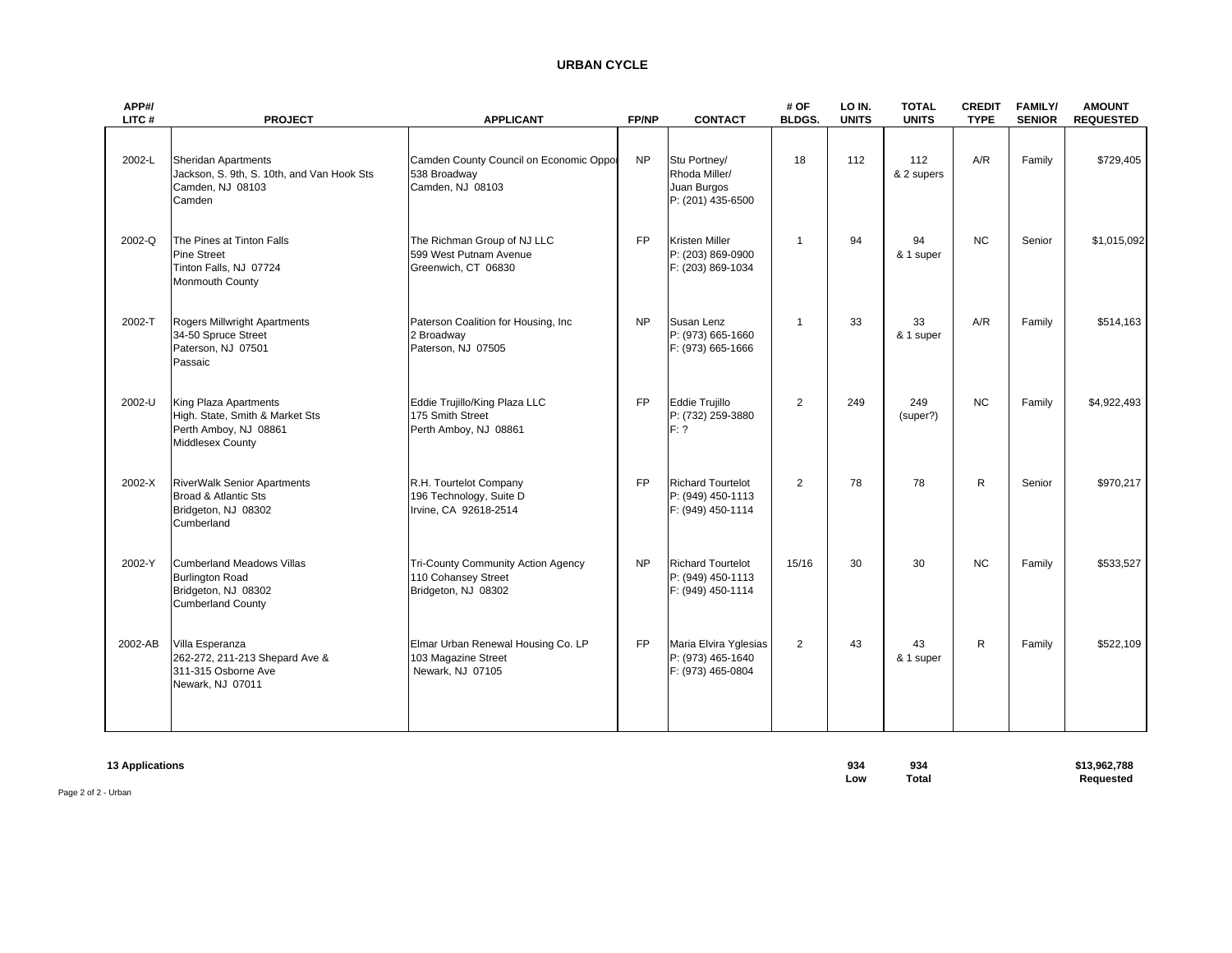#### **2002 LOW INCOME HOUSING TAX CREDIT PROGRAM LIST OF APPLICANTS - BY CYCLE**

#### **SUBURBAN/RURAL CYCLE**

| APP#/<br>LITC# | <b>PROJECT</b>                                                                                                     | <b>APPLICANT</b>                                                                                                           | FP/NP     | <b>CONTACT</b>                                                 | # OF<br><b>BLDGS.</b> | LO IN.<br><b>UNITS</b> | <b>TOTAL</b><br><b>UNITS</b> | <b>CREDIT</b><br><b>TYPE</b> | <b>FAMILY/</b><br><b>SENIOR</b> | <b>AMOUNT</b><br><b>REQUESTED</b> |
|----------------|--------------------------------------------------------------------------------------------------------------------|----------------------------------------------------------------------------------------------------------------------------|-----------|----------------------------------------------------------------|-----------------------|------------------------|------------------------------|------------------------------|---------------------------------|-----------------------------------|
| 2002-C         | Willow Point at Vista Center<br>Jackson Mills Road<br>Jackson, NJ 08527<br>Ocean County                            | <b>Conifer Realty LLC</b><br>183 East Main Street, 6th Floor<br>Rochester, NY 14604                                        | <b>FP</b> | <b>Scott Shaw</b><br>P: (585) 324-0500<br>F: (585) 324-0556    | 11                    | 99                     | 99<br>& 1 super              | <b>NC</b>                    | Family                          | \$1,348,846                       |
| 2002-F         | Rosegate Senior Housing<br>East Hazelwood Avenue<br>Rahway, NJ 07065<br>Union                                      | Rahway, CP LLC<br>c/o Community Investment Strategies<br>201 Crosswicks Street<br>Bordentown, NJ 08505                     | <b>FP</b> | Barbara Schoor<br>P: (609) 298-2229<br>F: (609) 298-7708       | $\overline{1}$        | 149                    | 149<br>& 1 super             | <b>NC</b>                    | Senior                          | \$1,304,348                       |
| 2002-l         | <b>Medford Commons</b><br>Route 70 & Eayrestown Road<br>Medford, NJ 08055<br><b>Burlington County</b>              | Ingerman Affordable Housing<br>725 Cuthbert Blvd<br>Cherry Hill, NJ 08002                                                  | <b>FP</b> | M. Brad Ingerman<br>P: (856) 662-1730<br>F: (856) 662-0597     | 5                     | 59                     | 59<br>& 1 super              | <b>NC</b>                    | Family                          | \$423,139                         |
| 2002-O         | Salem Historic Homes - Phase II<br>Third, Carpenter, Thompson & Hedge Sts.<br>Salem, NJ 08079<br>Salem County      | Salem Housing Urban Renewal Assoc II<br>Pennrose Properties Inc<br>One Liberty Place, Suite 3810<br>Philadelphia, PA 19103 | <b>FP</b> | Tim Henkel<br>P: (215) 979-1660<br>F: (215) 979-1101           | 27                    | 40                     | 40<br>& 1 super              | R                            | Family                          | \$593,908                         |
| 2002-P         | Maple Shade Senior Housing<br>North Fork Landing Road & Front Street<br>Maple Shade, NJ 08052<br><b>Burlington</b> | North Folk Landing Assoc LP<br>Pennrose Properties Inc<br>One Liberty Place, Suite 3810<br>Philadelphia, PA 19103          | <b>FP</b> | <b>Charles Lewis</b><br>P: (215) 979-1672<br>F: (215) 979-1101 | $\overline{1}$        | 99                     | 99<br>& 1 super              | <b>NC</b>                    | Senior                          | \$789,427                         |

Page 1 of 2 - Suburban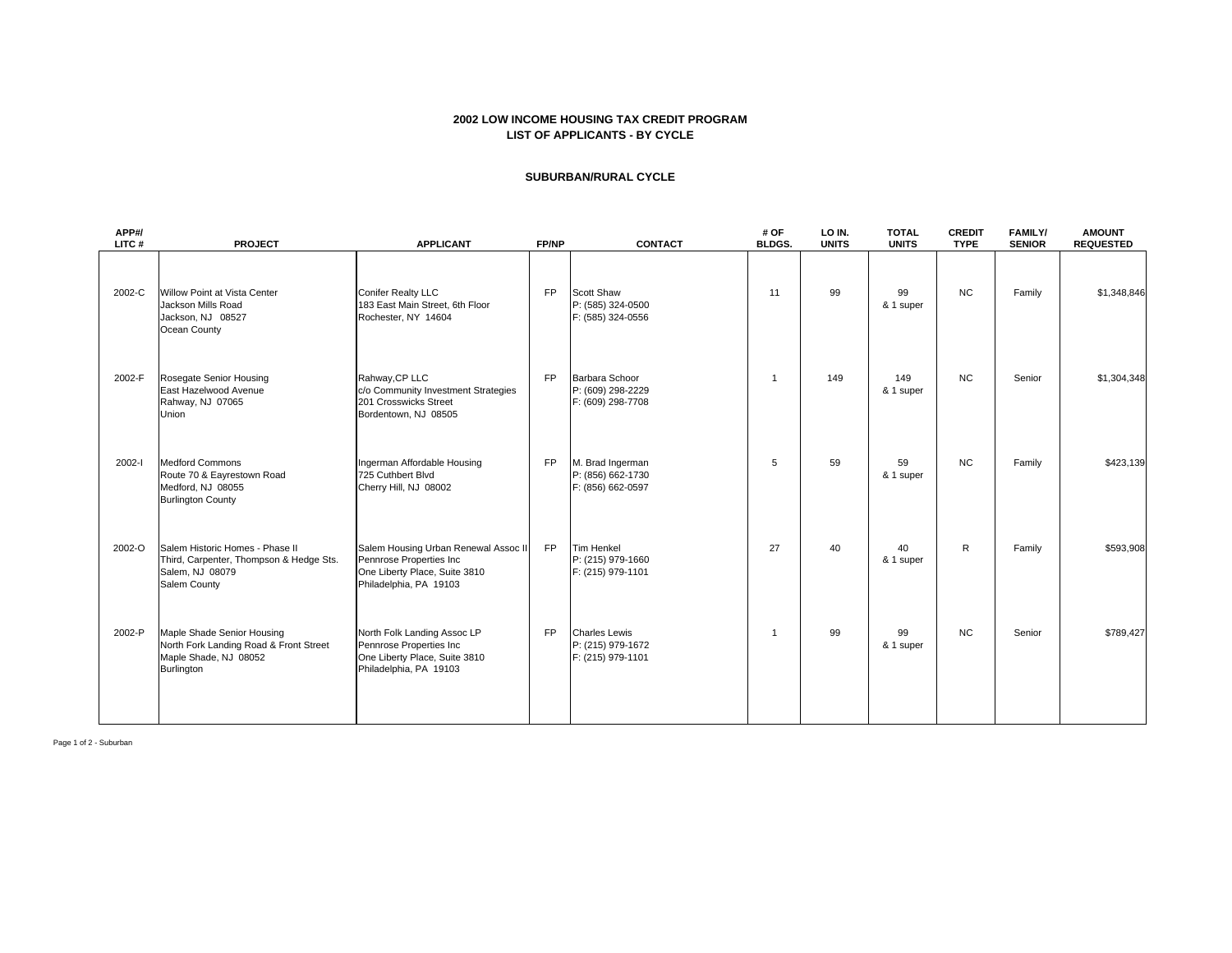#### **SUBURBAN/RURAL CYCLE**

| APP#/<br>LITC#  | <b>PROJECT</b>                                                                                           | <b>APPLICANT</b>                                                                                                    | FP/NP     | <b>CONTACT</b>                                                   | # OF<br><b>BLDGS.</b> | LO IN.<br><b>UNITS</b> | <b>TOTAL</b><br><b>UNITS</b> | <b>CREDIT</b><br><b>TYPE</b> | <b>FAMILY/</b><br><b>SENIOR</b> | <b>AMOUNT</b><br><b>REQUESTED</b> |
|-----------------|----------------------------------------------------------------------------------------------------------|---------------------------------------------------------------------------------------------------------------------|-----------|------------------------------------------------------------------|-----------------------|------------------------|------------------------------|------------------------------|---------------------------------|-----------------------------------|
| 2002-R          | Ethel Lawrence Homes Phase II<br>400A - J Equality Court<br>Mt. Laurel, NJ 08054<br><b>Burlington</b>    | Fair Share Housing Development<br>510 Park Blvd<br>Cherry Hill, NJ 08002                                            | <b>NP</b> | <b>Ethel Hally</b><br>P: (856) 663-4442<br>F: (856) 662-4330     | 10                    | 40                     | 40                           | <b>NC</b>                    | Family                          | \$516,401                         |
| 2002-S          | Apartments at Lonaconing<br>13 Sequoia<br>Berlin Borough, NJ 08009<br>Camden County                      | <b>JET Associates</b><br>PO Box 560<br>Berlin, NJ 08009                                                             | <b>FP</b> | <b>Heather Mahaley</b><br>P: (609) 371-1937<br>F: (609) 371-1778 | $\overline{4}$        | 40                     | 40                           | <b>NC</b>                    | Senior                          | \$263,224                         |
| 2002-V          | <b>Cornerstone Commons</b><br>Massachusetts Avenue & Cox Cro Rd.<br>Dover, NJ 08755<br>Ocean County      | Cornerstone Commons Urban Renewal<br>1107 East Main Street<br>Lansdale, PA 19446                                    | <b>NP</b> | Marlon Back, Jr.<br>P: (215) 361-7120<br>F: (215) 412-5348       | 2                     | 131                    | 131                          | <b>NC</b>                    | Senior                          | \$1,199,257                       |
| 2002-AA         | Old Bridge Senior Housing<br>Route 18<br>Old Bridge, NJ 08857<br>Middlesex County                        | Old Bridget Housing Assoc. LP<br>Pennrose Properties Inc<br>One Liberty Place, Suite 3810<br>Philadelphia, PA 19103 | <b>FP</b> | Tim Henkel<br>P: (215) 979-1660<br>F: (215) 979-1101             | -1                    | 99                     | 99<br>& 1 super              | <b>NC</b>                    | Senior                          | \$912,174                         |
| 2002-AC         | Robert Morris Senior Residence<br>107 Elizabeth Street<br>South Bound Brook, NJ 08880<br>Somerset County | SBB Senior Housing LP<br>24 Cliff Street<br>Jersey City, NJ 07306                                                   | <b>NP</b> | Matt Gallagher<br>P: (201) 444-4580<br>F: (201) 251-4753         | $\overline{1}$        | 100                    | 100                          | NC/R                         | Senior                          | \$901,993                         |
| 10 Applications |                                                                                                          |                                                                                                                     |           |                                                                  |                       | 856                    | 856                          |                              |                                 | \$8,252,717                       |

Low Total **Requested** 

Page 2 of 2 - Suburban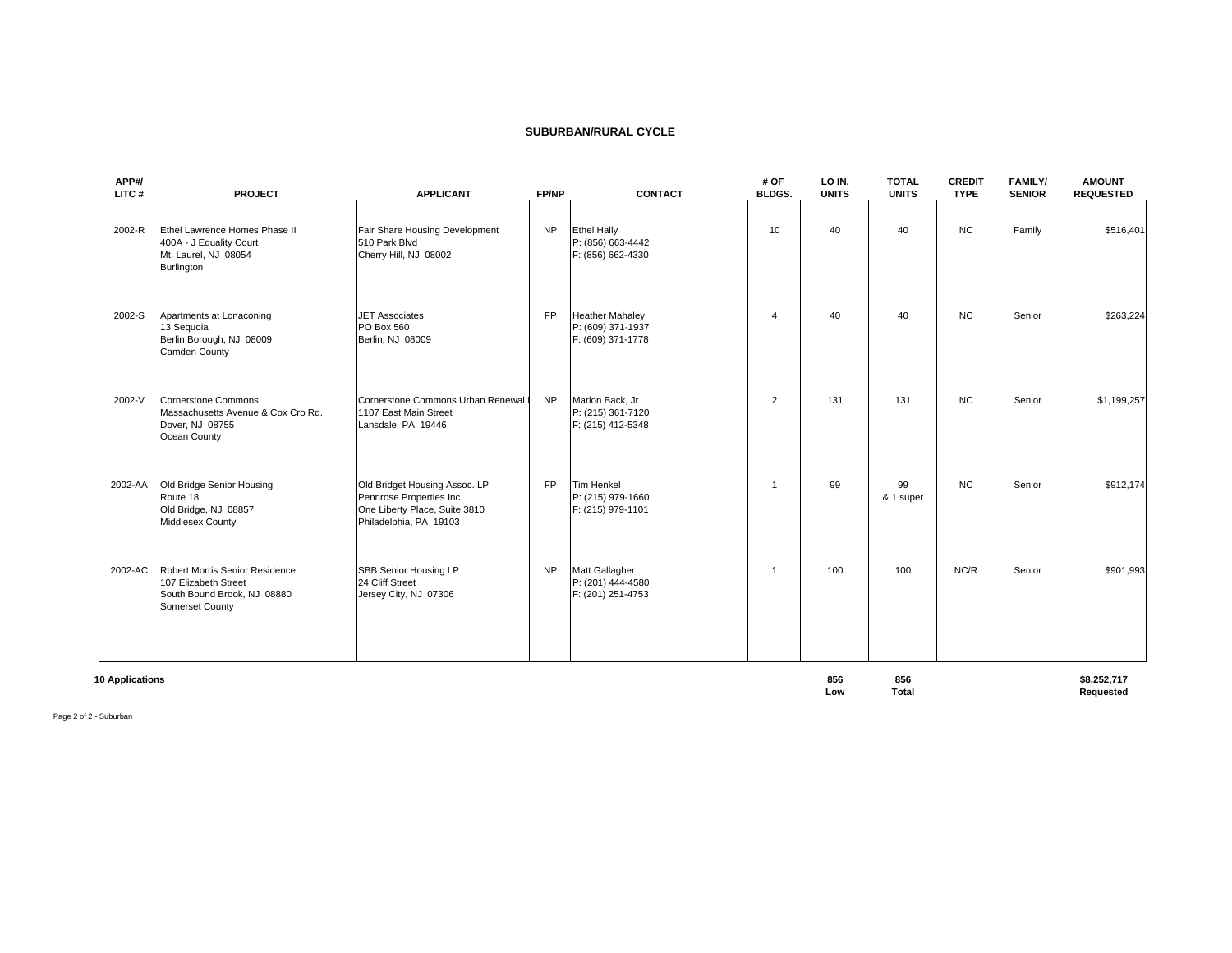### **2002 LOW INCOME HOUSING TAX CREDIT PROGRAM LIST OF APPLICANTS - BY CYCLE**

### **SPECIAL NEEDS CYCLE**

| APP#/<br>LITC# | <b>PROJECT</b>                                                                                             | <b>APPLICANT</b>                                                                        | FP/NP     | <b>CONTACT</b>                                                  | # OF<br><b>BLDGS.</b> | LO IN.<br><b>UNITS</b> | <b>TOTAL</b><br><b>UNITS</b> | <b>CREDIT</b><br><b>TYPE</b> | <b>FAMILY/</b><br><b>SENIOR</b> | <b>SPECIAL NEEDS</b><br><b>POPULATION</b> | <b>AMOUNT</b><br><b>REQUESTED</b> |
|----------------|------------------------------------------------------------------------------------------------------------|-----------------------------------------------------------------------------------------|-----------|-----------------------------------------------------------------|-----------------------|------------------------|------------------------------|------------------------------|---------------------------------|-------------------------------------------|-----------------------------------|
| 2002-N         | <b>Brick Special Needs Housing</b><br>State Highway 70<br>Brick, NJ 08723<br>Ocean                         | Costanza Residential LLC<br>1256 Marlkress Road<br>PO Box 2370<br>Cherry Hill, NJ 08034 | FP        | John Costanza<br>P: (856) 489-1850<br>F: (856) 489-1855         | $\overline{1}$        | 36                     | 36                           | <b>NC</b>                    | Family                          | DD                                        | \$439,145                         |
| 2002-W         | Somerset County Supportive Housing<br>35 Somerset Street<br>Somerville, NJ 08876<br><b>Somerset County</b> | <b>VOADV Property Inc</b><br>235 White Horse Pike<br>Collingswood, NJ 08107             | <b>NP</b> | Jackie Haley<br>P: (908) 709-4001<br>F: (908) 709-1487          | $\overline{1}$        | 18                     | 18                           | A/R                          | Family                          | Homeless Single Men                       | \$139,790                         |
| 2002-Z         | <b>Carteret Senior Living</b><br>1155 East Jersey Street<br>Elizabeth, NJ 07201<br><b>Union</b>            | Carteret Senior Living LLC<br>5 East 37th Street 10th Floor<br>New York, NY 10016-2807  | FP        | <b>Howard Wallick</b><br>P: (212) 686-5952<br>F: (212) 779-1947 | $\mathbf{1}$          | 40                     | 99                           | R                            | Senior                          |                                           | \$388,688                         |
|                | 3 Applications                                                                                             |                                                                                         |           |                                                                 |                       | 94                     | 153                          |                              |                                 |                                           | \$967,623                         |

**Low<b>Total Requested Requested** 

Page 1 of 1 - Special Needs